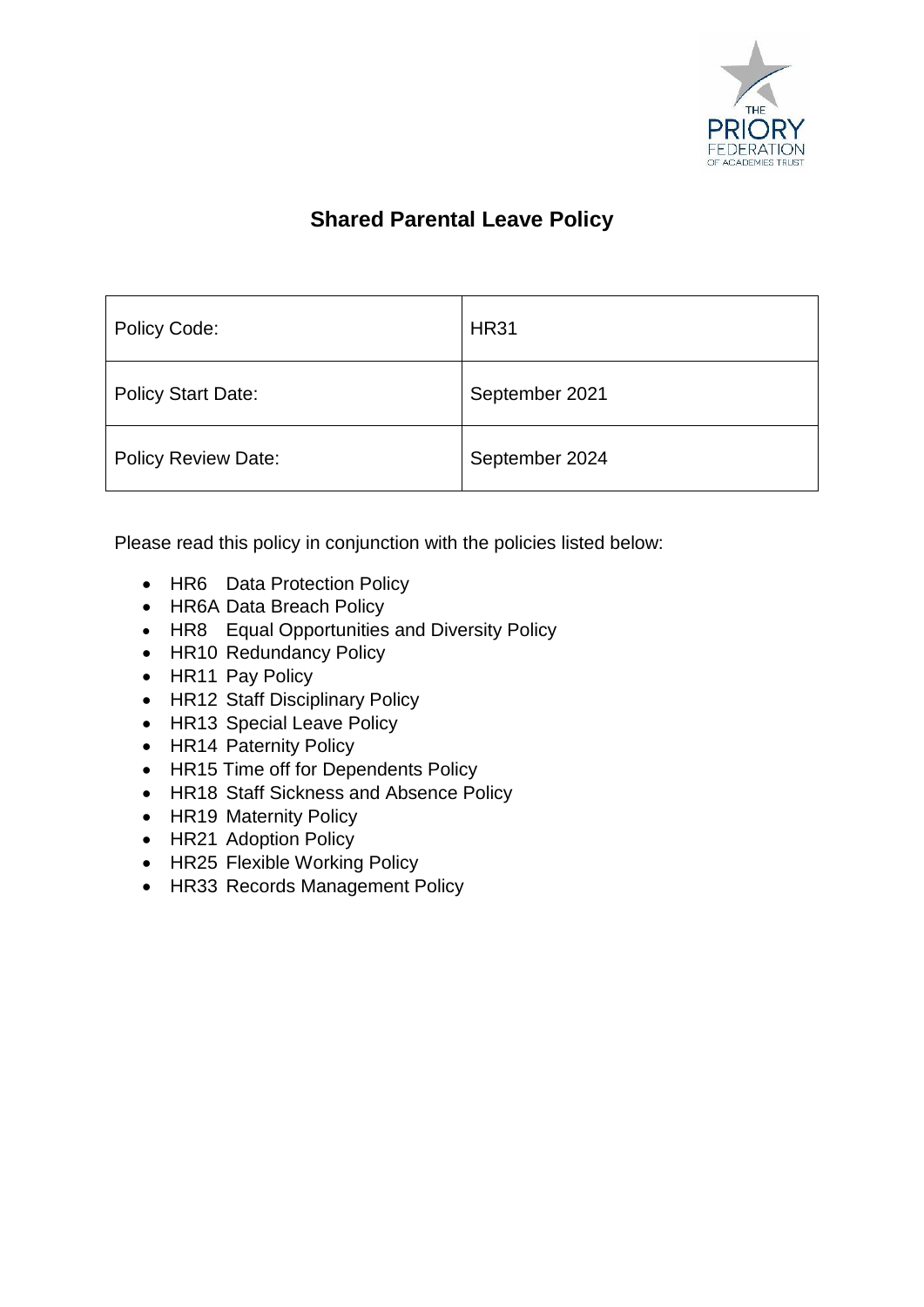

#### **1 Policy Statement**

- 1.1 This policy outlines the arrangements for shared parental leave and pay in relation to the birth or adoption of a child. Shared parental leave allows parents to take time off to care for the child with more flexibility than maternity and paternity leave. If an employee and their partner are both eligible, they may decide how to share the leave between them and can decide to be off work at the same or different times.
- 1.2 References to the Trust or Academy within this policy specifically include all primary, secondary and special academies within the Trust, as well as the Early Years setting at the Priory Witham Academy, Priory Training and Lincolnshire SCITT.
- 1.3 This policy does not form part of any member of staff's contract of employment and it may be amended at any time.
- 1.4 The Trust is committed to leading a healthy organisation, which includes a commitment to and promotion of emotional wellbeing and mental health. Therefore, all Trust policies and procedures ensure this commitment is incorporated in order to support all staff and students. Members of staff are encouraged to speak to their line managers if they feel any part of this policy would affect their emotional wellbeing and mental health. Any such comments should be passed to the Trust's HR department (via [FederationHR@prioryacademies.co.uk\)](mailto:FederationHR@prioryacademies.co.uk) for appropriate consideration at the next available point in the policy review cycle.
- 1.5 This policy does not apply to agency workers, consultants or self-employed contractors.
- 1.6 If an employee is looking at taking Shared Parental Leave please contact the Human Resources department to discuss the policy further [federationHR@Prioryacademies.co.uk](mailto:federationHR@Prioryacademies.co.uk)

#### **2 Roles, Responsibilities and Implementation**

2.1 The Pay, Performance and HR Committee has overall responsibility for the effective operation of this policy and for ensuring compliance with the relevant statutory framework. This committee delegates day-to-day responsibility for operating the policy and ensuring its maintenance and review to the Human Resources Director.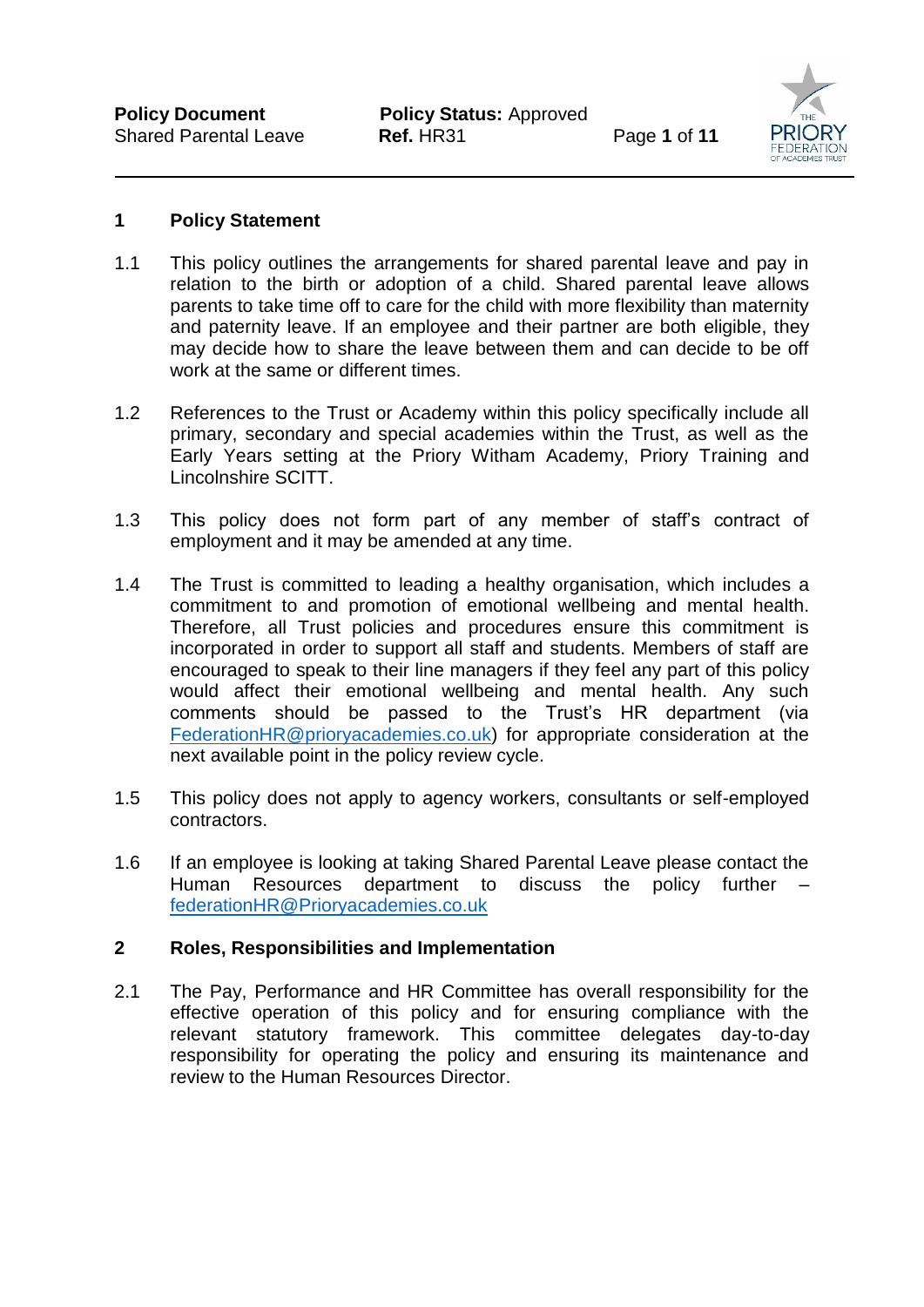

2.2 Leaders and Managers have a specific responsibility to ensure the fair application of this policy and all employee are responsible for supporting colleagues and ensuring its success.

#### **3 Aims**

3.1 To ensure staff are aware of the entitlements and responsibilities in relation to Shared Parental Leave.

#### **4 Definitions**

- 4.1 The definitions in this paragraph apply in this policy.
	- **Expected week of childbirth (EWC)**: the week, beginning on a Sunday, in which the doctor or midwife expects the employee's child to be born.
	- **Parent:** One of two people who will share the main responsibility for the child's upbringing (and who may be either the mother, the father, or the mother's partner if not the father).
	- **Partner**: the employee's spouse, civil partner or someone living with them in an enduring family relationship, but not their sibling, child, parent, grandparent, grandchild, aunt, uncle, niece or nephew.
	- **Qualifying Week:** the 15<sup>th</sup> week before the EWC or, in the case of adoption the week the adoption, agency notifies the employee that they have been matched with a child for adoption.

#### **5 Entitlement to SPL**

- 5.1 An employee is entitled to SPL if:
	- a) they are the child's mother, and share the main responsibility for the care of the child with the child's father or with their partner;
	- b) they are the child's father, and share the main responsibility for the care of the child with the child's mother;
	- c) they are the mother's partner and share the main responsibility for the care of the child with the mother (where the child's father does not share the main responsibility with the mother);
	- d) a child has been placed with them or their partner for adoption; or
	- e) a child has been placed with them or their partner under a fostering for adoption or concurrent planning scheme.
- 5.2 The following conditions must also be fulfilled: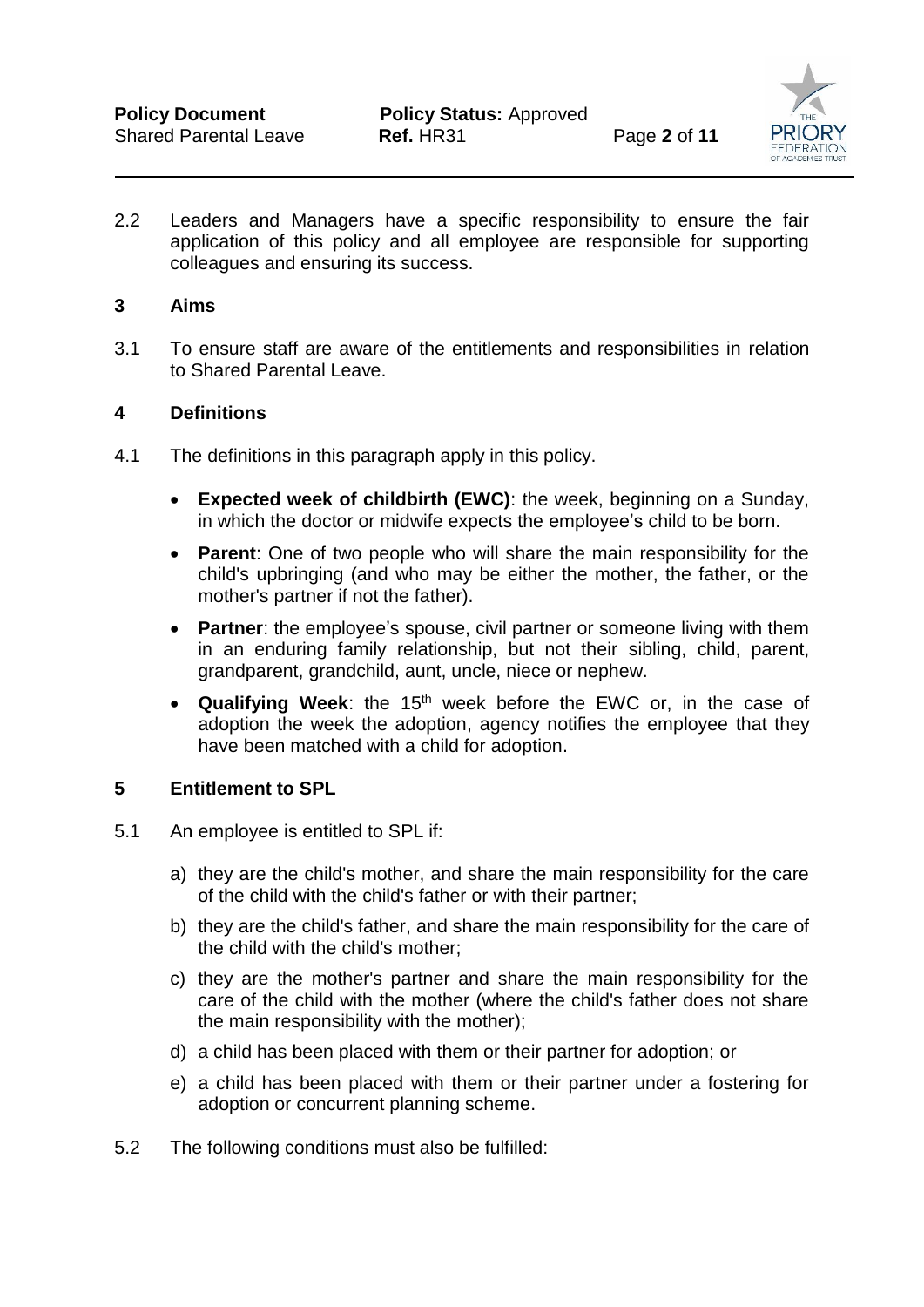

- a) they must have at least 26 weeks' continuous employment at the end of the Qualifying Week, and still be employed by the Trust in the week before the leave is to be taken;
- b) the other parent must have worked (in an employed or self-employed capacity) in at least 26 of the 66 weeks before the EWC and had average weekly earnings of at least £30 during 13 of those weeks; and
- c) the employee and the other parent must give the necessary statutory notices and declarations as summarised below, including notice to end any maternity leave, statutory maternity pay (SMP) or maternity allowance (MA) periods.
- 5.3 The total amount of SPL available is 52 weeks, less the weeks spent by the child's mother on maternity leave (or the weeks in which the mother has been in receipt of SMP or MA if she is not entitled to maternity leave).
- 5.4 If the employee is the mother, they cannot return to work before the end of the compulsory 2 weeks of maternity leave following the birth. If the employee is adopting, the person claiming adoption pay must take at least 2 weeks of adoption leave.
- 5.5 If an employee is the child's father or the mother's partner, they should consider using their two weeks' paternity leave before taking SPL. Once they start SPL they will lose any untaken paternity leave entitlement. SPL entitlement is additional to an employee's paternity leave entitlement.
- 5.6 In the case of an adoption, the employee or their partner must qualify for statutory adoption leave and/or SAP and must take at least two weeks of adoption leave and/or pay.

#### **6 Opting in to Shared Parental Leave and Pay**

- 6.1 Not less than eight weeks before the date the employee intends their SPL to start, the employee must give the Trust a written opt-in notice giving:
	- a) their name and the name of the other parent;
	- b) if they are the child's mother, the start and end dates of their maternity leave;
	- c) if they are the child's father or the mother's partner, the start and end dates of the mother's maternity leave, or if she is not entitled to maternity leave, the start and end dates of any SMP or MA period;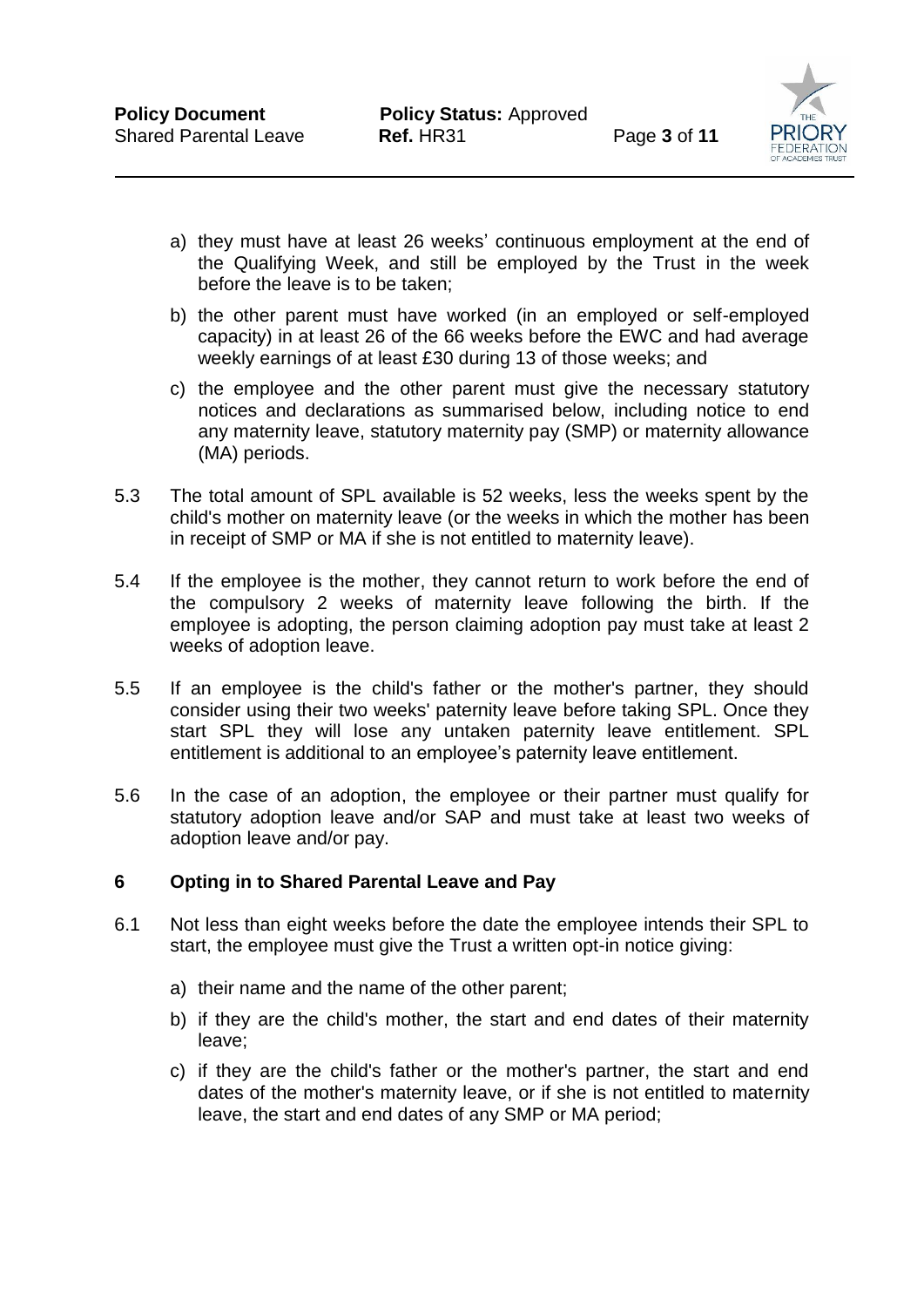

- d) the total SPL available, which is 52 weeks minus the number of weeks' maternity leave, SMP/SAP or MA period taken or to be taken;
- e) how many weeks of the available SPL will be allocated to them and how many to the other parent (the allocation can be changed by giving the Trust a further written notice, and employees do not have to use their full allocation);
- f) if they are claiming statutory shared parental pay (ShPP), the total ShPP available, which is 39 weeks minus the number of weeks of the SMP/SAP or MA period taken or to be taken);
- g) how many weeks of available ShPP will be allocated to them and how much to the other parent (the allocation can be changed by giving the Trust a further written notice, and employees do not have to use their full allocation);
- h) an indication of the pattern of leave they are thinking of taking, including suggested start and end dates for each period of leave (see paragraph 10 and paragraph 11 for information on taking leave). This indication will not be binding at this stage; and
- i) declarations by the employee and the other parent that they both meet the statutory conditions to enable them to take SPL and ShPP.

# **7 Ending Maternity/ Adoption Leave**

- 7.1 If the employee is the child's mother and they want to opt into the SPL scheme, they must give the Trust at least 21 days' written notice to end their maternity leave (a **curtailment notice**) before they can take SPL. The notice must state the date their maternity leave will end. The employee can give the notice before or after they give birth, but they cannot end their maternity leave until at least two weeks after birth.
- 7.2 If the employee is taking or intends to take adoption leave and wants to opt into the SPL scheme, they must give the Trust at least eight weeks' written notice to end their adoption leave (a curtailment notice). The notice must state the date their adoption leave will end. They can give the notice before or after adoption leave starts, but they must take at least two weeks' adoption leave.
- 7.3 The employee must also give the Trust, at the same time as the curtailment notice, a notice to opt into the SPL scheme or a written declaration that the other parent has given their employer an opt-in notice and that they have given the necessary declarations in that notice.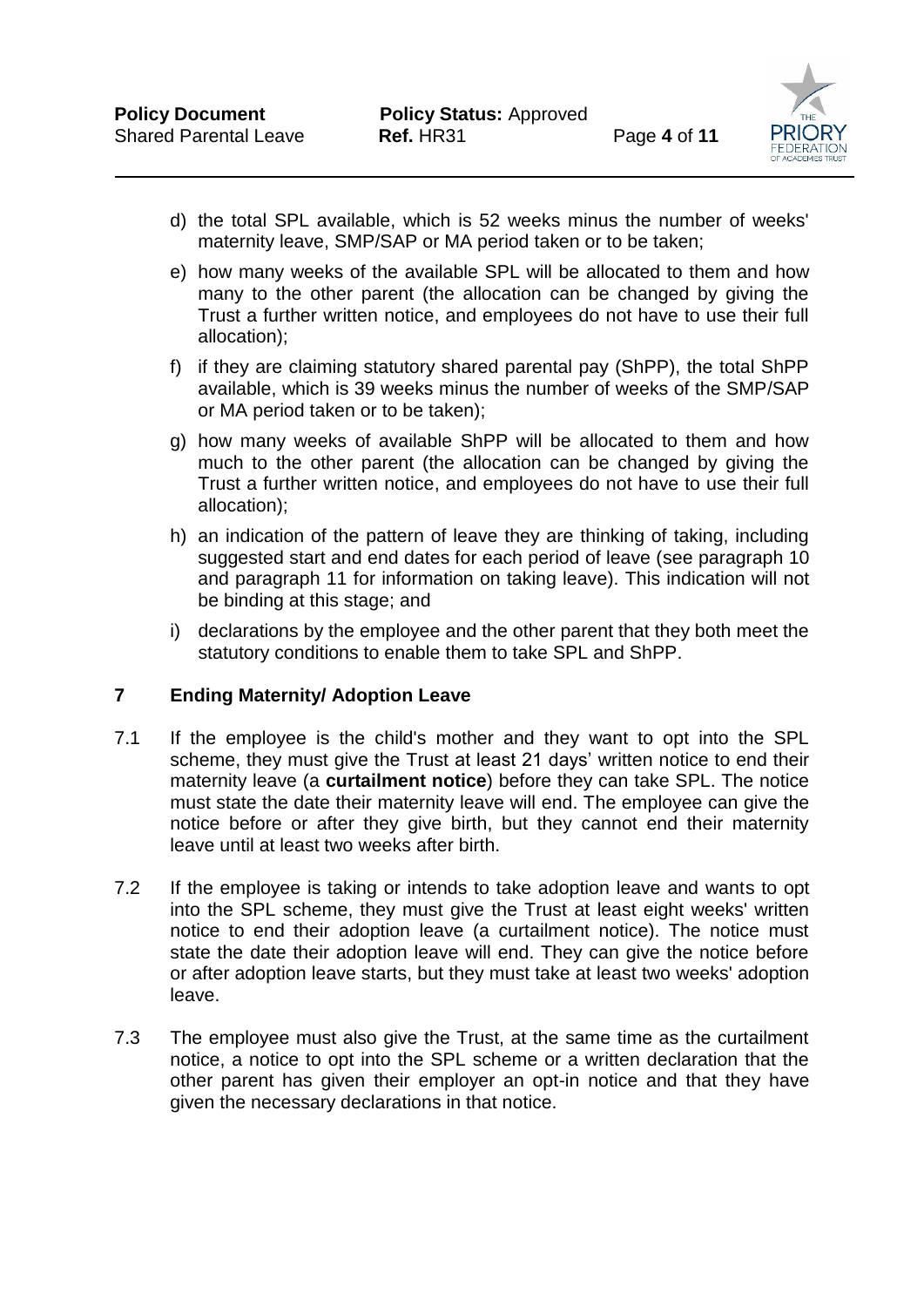

- 7.4 The other parent may be eligible to take SPL from their employer before the employee's maternity leave ends, provided they have given the curtailment notice.
- 7.5 The curtailment notice is binding and cannot usually be revoked. An employee can only revoke a curtailment notice if maternity leave has not yet ended and one of the following applies:
	- a) if the employee realises that neither they nor the other parent are in fact eligible for SPL or ShPP, in which case the employee can revoke the curtailment notice in writing up to eight weeks after it was given;
	- b) if they gave the curtailment notice before giving birth, they can revoke it in writing up to six weeks after birth; or
	- c) if the other parent has died.
- 7.6 Once an employee has revoked a curtailment notice they will be unable to opt back into the SPL scheme, unless paragraph 7.5(b) applies.

#### **8 Ending Partner's Maternity Leave or Pay**

- 8.1 If the employee is not the mother, but the mother is still on maternity leave or claiming SMP or MA, the employee will only be able to take SPL once she has either:
	- a) returned to work;
	- b) given her employer a curtailment notice to end her maternity leave;
	- c) given her employer a curtailment notice to end her SMP (if she is entitled to SMP but not maternity leave); or
	- d) given the benefits office a curtailment notice to end her MA (if she is not entitled to maternity leave or SMP).

#### **9 Evidence of Entitlement**

- 9.1 Employees must provide on request:
	- a) A copy of the birth certificate (or if they have not yet obtained a birth certificate, a signed declaration of the child's date and place of birth) or one or more documents from the adoption agency showing the agency's name and address and the expected placement date; and
	- b) The name and address of the other parent's employer (or a declaration that they have no employer).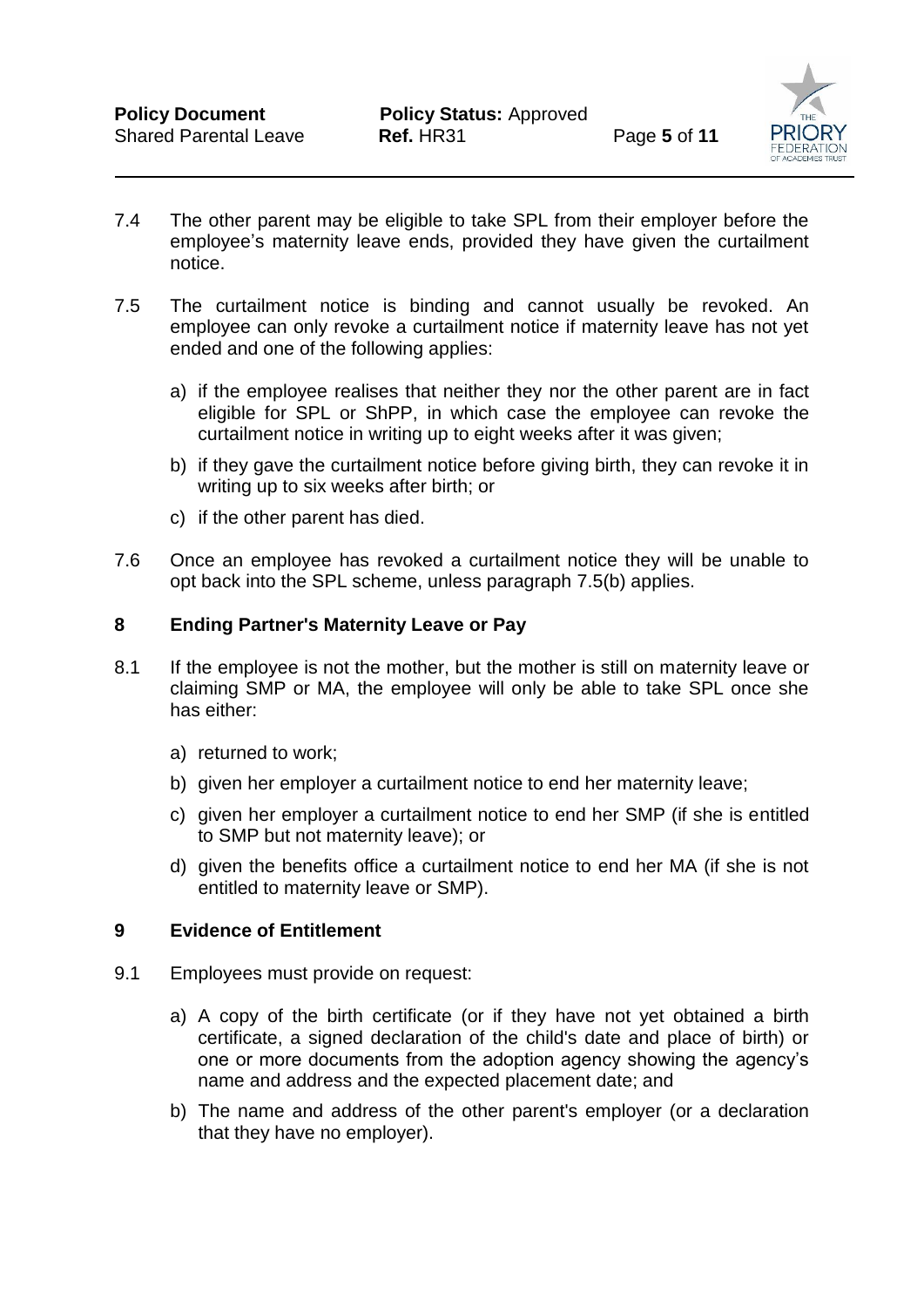

#### **10 Booking SPL dates**

- 10.1 Having opted into the SPL system, employees must book their leave by giving the Trust a period of leave notice. This may be given at the same time as the opt-in notice or later, provided it is at least eight weeks before the start of SPL.
- 10.2 The period of leave notice can either give the dates the employee wants to take leave or, if the child has not been born yet, it can state the number of days after birth that they want the leave to start and end.
- 10.3 Leave must be taken in blocks of at least one week.
- 10.4 If the employee's period of leave notice gives a single continuous block of SPL, then they will be entitled to take the leave set out in the notice.
- 10.5 If the employee's period of leave notice requests split periods of SPL, with periods of work in between, the Trust will consider the request as set out in paragraph 11, below.
- 10.6 Employees can give up to three period of leave notices throughout the year. This may enable them to take up to three separate blocks of SPL (although if they give a notice to vary or cancel a period of leave this will in most cases count as a further period of leave notice; see paragraph 12).

#### **11 Procedure For Requesting Split Periods Of SPL**

- 11.1 In general, a period of leave notice should set out a single continuous block of leave. The Trust may be willing to consider a period of leave notice where the SPL is split into shorter periods with periods of work in between. It is best for employees to discuss this with their line manager and HR in good time before formally submitting their period of leave notice.
- 11.2 If an employee wants to request split periods of SPL, they must set out the requested pattern of leave in the period of leave notice. The Trust will either agree to the request or start a two-week discussion period. At the end of that period, we will confirm any agreed arrangements in writing. If we have not reached agreement, the employee will be entitled to take the full amount of requested SPL as one continuous block, starting on the start date given in their notice (for example, if an employee requests three separate periods of four weeks each, they will be combined into one 12-week period of leave). Alternatively, the employee may: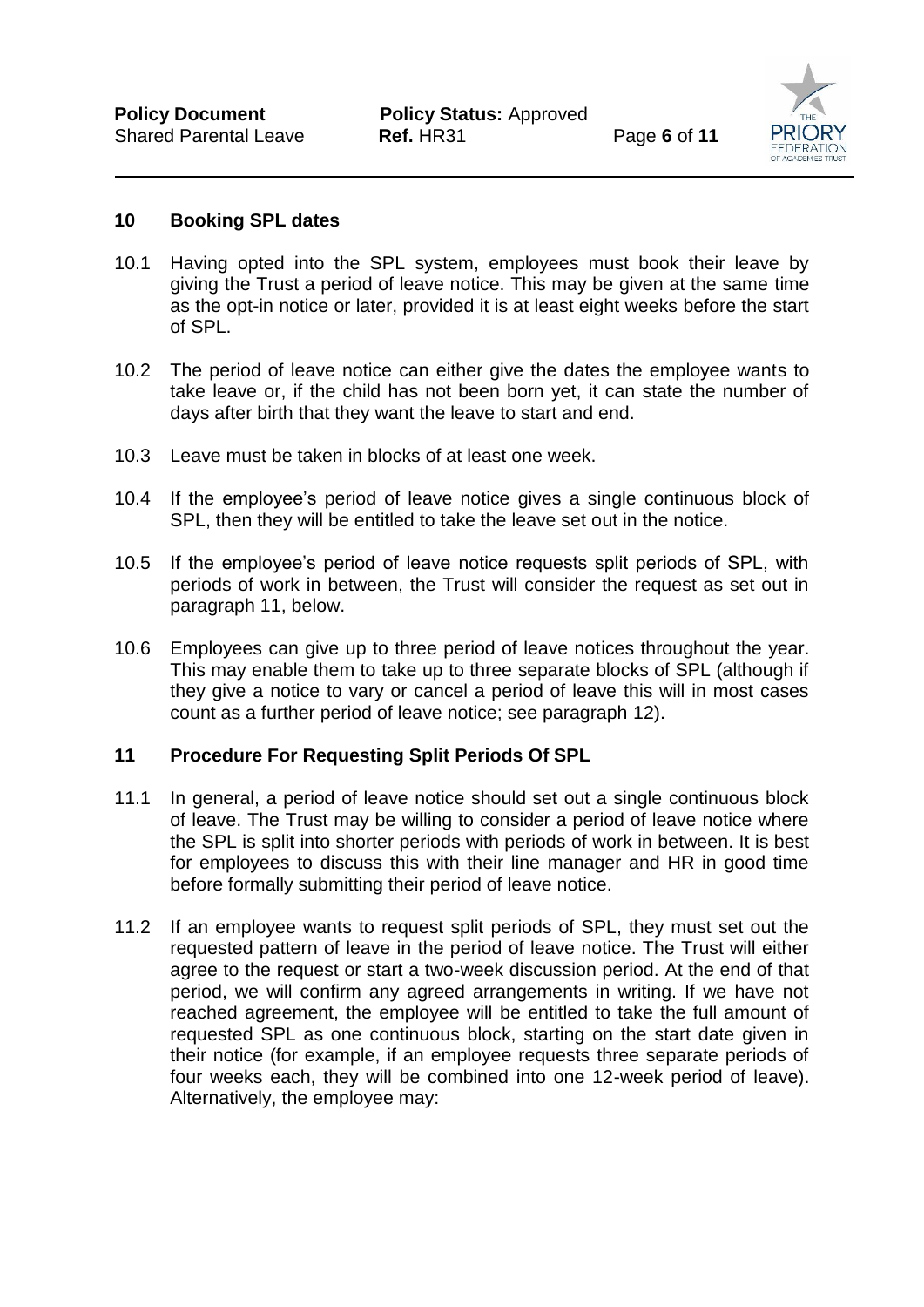

- a) choose a new start date (which must be at least eight weeks after the date the notice requesting split periods of leave was submitted), and tell the Trust within five days of the end of the two-week discussion period; or
- b) withdraw the notice and tell the Trust within two days of the end of the two-week discussion period (in which case it will not be counted as a period of leave notice, and the employee may submit a new one if they choose).

## **12 Changing the dates or cancelling SPL**

- 12.1 Employees can cancel a period of leave by notifying the Trust in writing at least eight weeks before the start date in the period of leave notice.
- 12.2 The start date for a period of leave can be changed by the employee notifying the Trust in writing at least eight weeks before the original start date or the new start date, whichever is earlier.
- 12.3 An employee can change the end date for a period of leave by notifying the Trust in writing at least eight weeks before the original end date or the new end date, whichever is earlier.
- 12.4 Discontinuous periods of leave can be combined into a single continuous period of leave. Since this will involve a change to the start date or end date of a period of leave, see paragraph 12.2 and paragraph 12.3 above which set out how much notice an employee is required to give.
- 12.5 An employee can request that a continuous period of leave be split into two or more discontinuous periods of leave, with periods of work in between. Since this will involve a change to the start date or end date, see paragraph 12.2 and paragraph 12.3 above which set out how much notice is required for the request. The Trust does not have to grant the employee's request but will consider it as set out in paragraph 11.2.
- 12.6 A notice to change or cancel a period of leave will count as one of an employee's three period of leave notices, unless:
	- a) it is a result of their child being born earlier or later than the EWC;
	- b) they are cancelling a request for discontinuous leave within two days of the end of the two-week discussion period under paragraph 11.2;
	- c) it is at the Trust's request; or
	- d) the Trust agrees otherwise.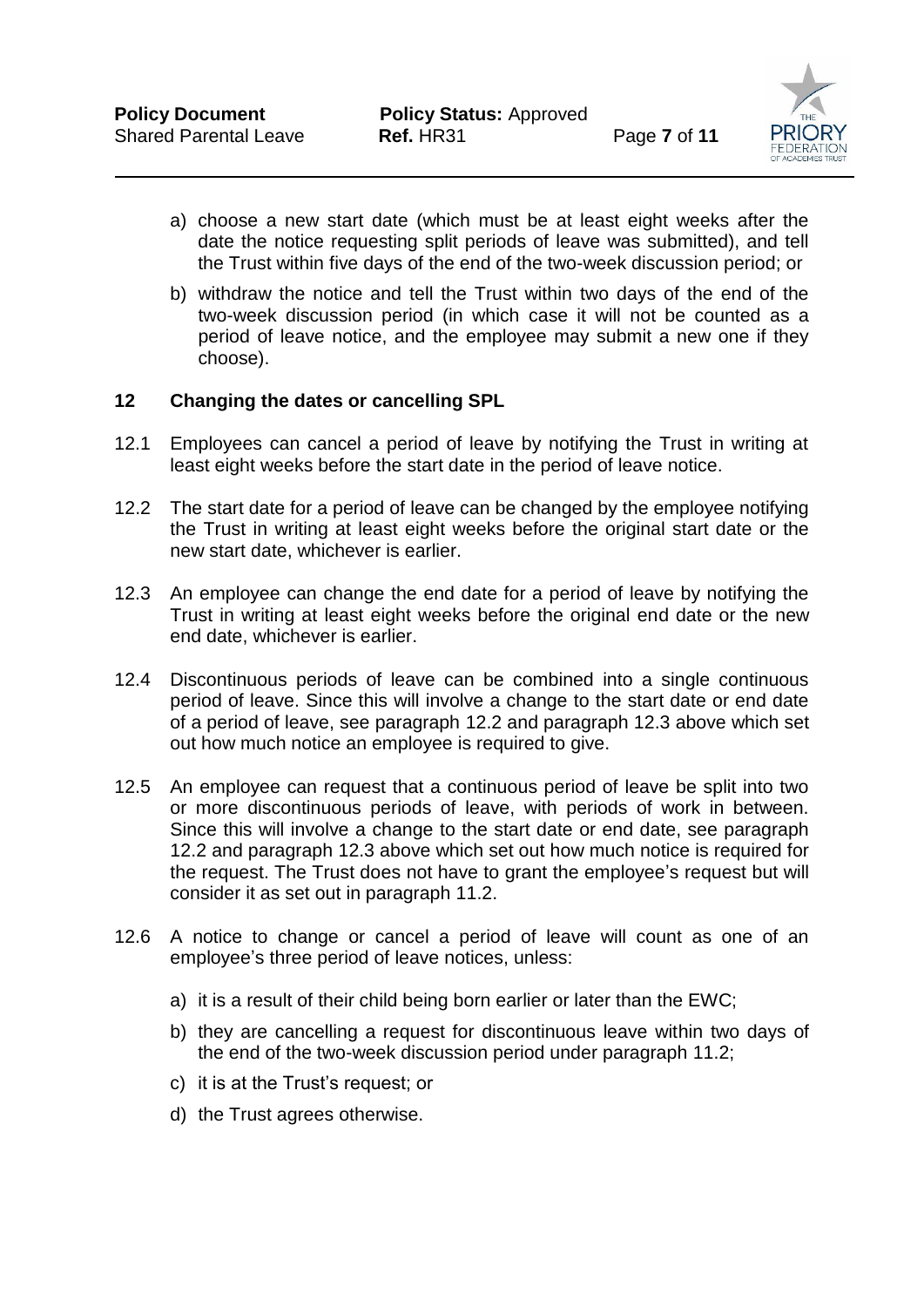

#### **13 Premature Birth**

- 13.1 Where the child is born early (before the beginning of the EWC), an employee may be able to start SPL in the eight weeks following birth even though they cannot give eight weeks notice. The following rules apply:
	- a) If the employee has given a period of leave notice to start SPL on a set date in the eight weeks following the EWC, but their child is born early, they can move the SPL start date forward by the same number of days, provided they notify the Trust in writing of the change as soon as they can. (If the employee's period of leave notice already contained a start date which was a set number of days after birth, rather than a set date, then no notice of change is necessary).
	- b) If the employee's child is born more than eight weeks early and they want to take SPL in the eight weeks following birth, they should submit an optin notice and their period of leave notice as soon as they can.

#### **14 Shared Parental Pay**

- 14.1 An employee may be able to claim Statutory Shared Parental Pay (ShPP) of up to 39 weeks (less any weeks of SMP/SAP or MA claimed by them or their partner) if they have at least 26 weeks' continuous employment with us at the end of the Qualifying Week and their average earnings are not less than the lower earnings limit set by the government each tax year. ShPP is paid by employers at a rate set by the government each year.
- 14.2 The employee is required to tell the Trust in their period of leave notice whether they intend to claim ShPP during their leave (and if applicable, for what period). If it is not in the employee's period of leave notice, the employee can tell the Trust in writing at least eight weeks before they want ShPP to start.

#### **15 Other Terms During Shared Parental Leave**

- 15.1 All the terms and conditions of an employee's contract of employment remain in force during SPL, except for the terms relating to pay.
- 15.2 Where applicable, annual leave entitlement will continue to accrue at the rate provided under the employee's contract. If the holiday year is due to end during their SPL, the employee should ensure that they have used the full year's entitlement before starting their SPL.
- 15.3 If an employee is a member of the pension scheme, the Trust will make employer pension contributions during any period of paid SPL, based on their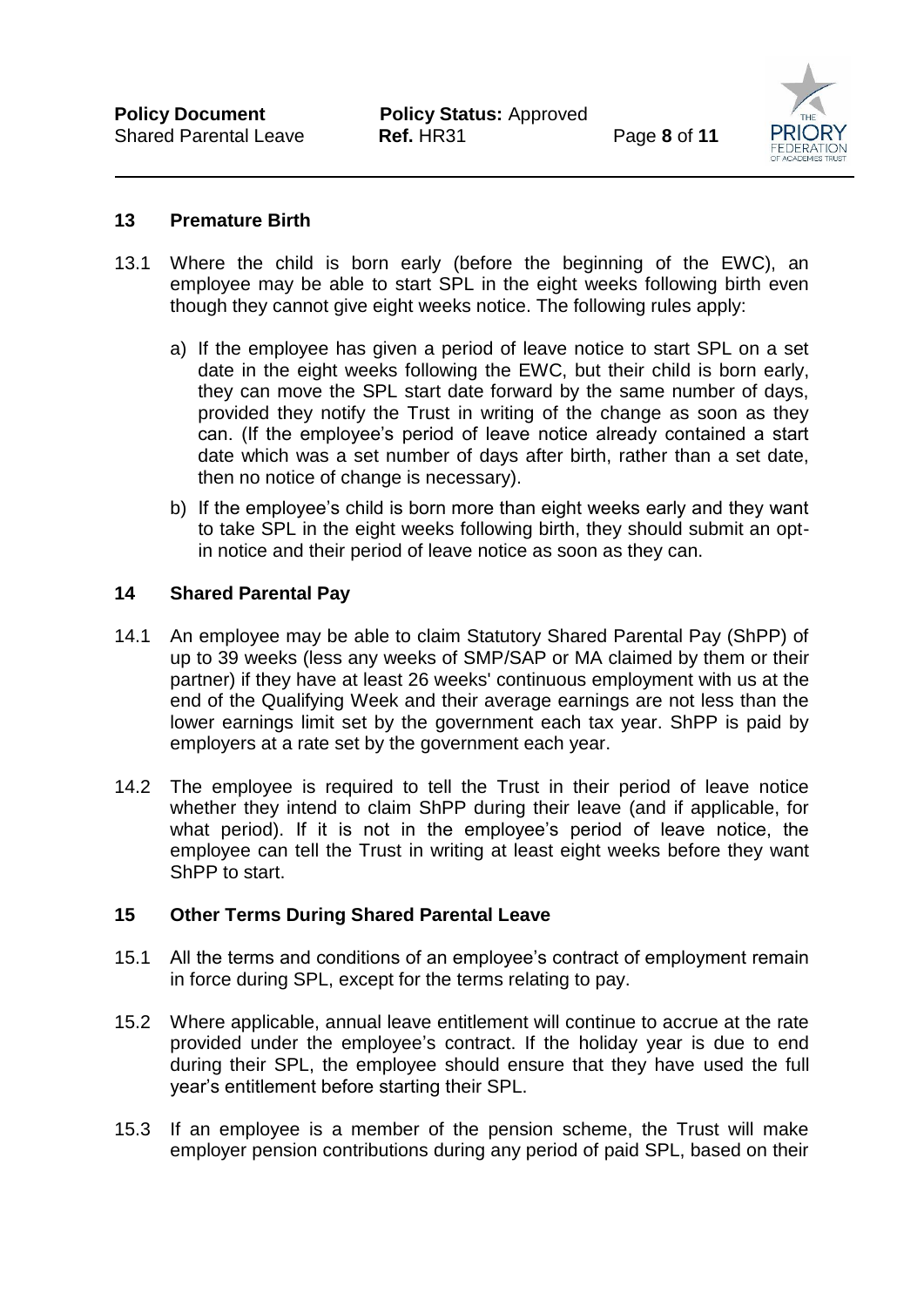

normal salary, in accordance with the pension scheme rules. Any employee contributions made will be based on the amount of any shared parental pay they are receiving, except in respect of teaching staff who should apply to the Teachers Pension Scheme on the relevant form, and in respect of members of the Local Government Pension Scheme who should contact the Trust's Payroll/Finance Assistant and/or Lincolnshire Local Government Pension Scheme, to inform them that they wish to make up any shortfall.

## **16 Keeping in Touch**

- 16.1 The Trust may make reasonable contact with the employee from time to time during their SPL. This may include contacting the employee to discuss arrangements for their return to work.
- 16.2 The employee may work, including attending training, for up to 10 days during maternity or adoption leave without bringing their maternity leave or SMP to an end. In addition the employee can work up to 20 days during SPL without bringing it to an end. These are called Shared Parental Leave In Touch (or SPLIT) days. The arrangements, including pay, would be set by agreement with their line manager or the Human Resources Director. The employee is not obliged to undertake any such work during maternity, adoption or shared parental leave. In any case, the employee must not work in the two weeks following birth.

#### **17 Returning to Work**

- 17.1 If an employee wants to end a period of SPL early, they must give the Trust eight weeks' written notice of the new return date. If they have already given the Trust three period of leave notices, they will not be able to end their SPL early without the Trust's agreement.
- 17.2 If an employee wants to extend their SPL, assuming they still have unused SPL entitlement remaining, they must give the Trust a written period of leave notice at least eight weeks before the date they were due to return to work. If they have already given the Trust three period of leave notices they will not be able to extend their SPL without the Trust's agreement. Employees may instead be able to request annual leave or ordinary parental leave (see our Parental Leave Policy), subject to the needs of the Academy.
- 17.3 Employees are normally entitled to return to work in the position they held before starting SPL, and on the same terms of employment. However, if it is not reasonably practicable for the Trust to allow employees to return into the same position, the Trust may give the employee another suitable and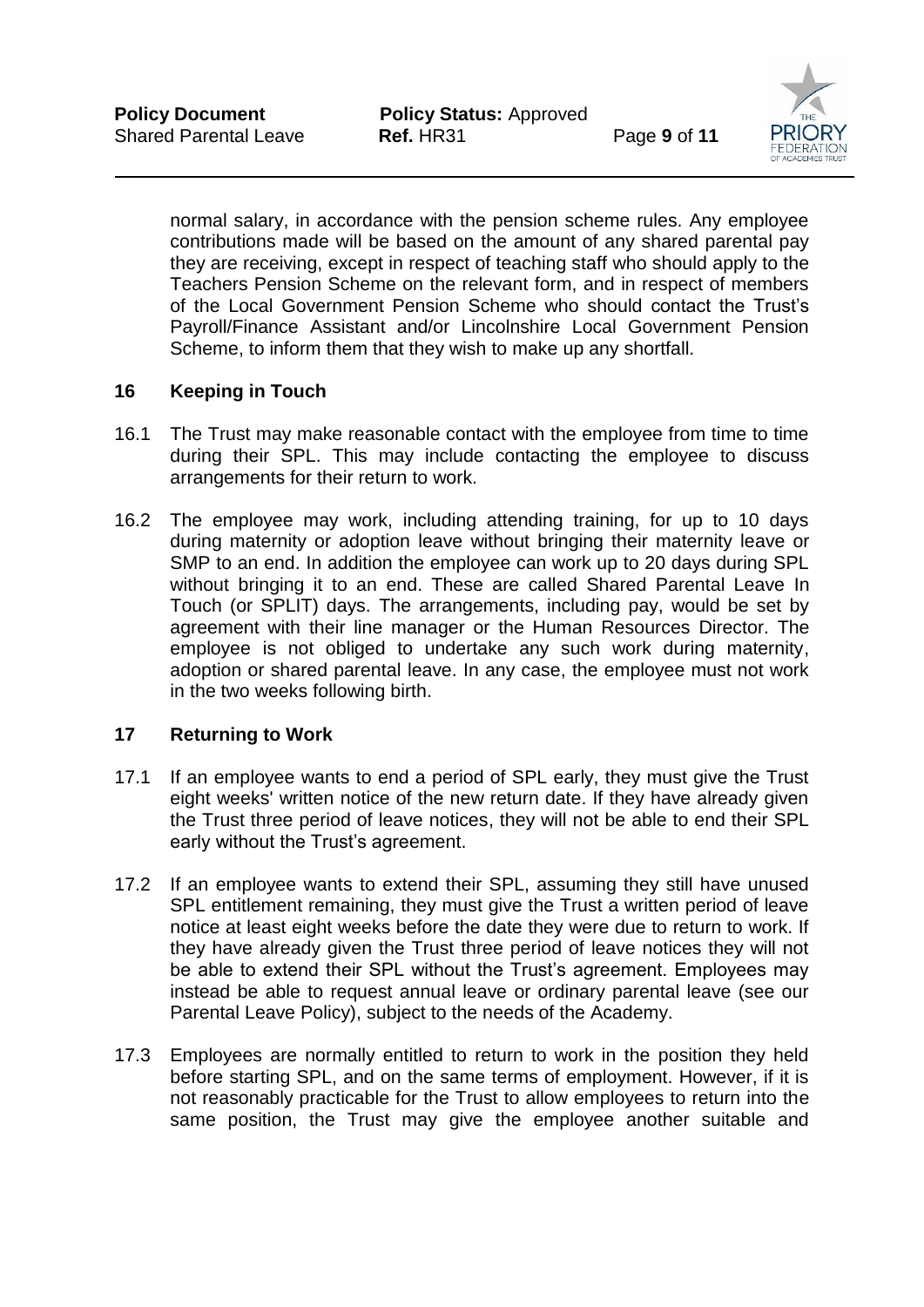

appropriate job on terms and conditions that are not less favourable, but only in the following circumstances:

- a) if their SPL and any maternity or paternity leave they have taken adds up to more than 26 weeks in total (whether or not taken consecutively); or
- b) if they took SPL consecutively with more than four weeks of ordinary parental leave.
- 17.4 If the employee wants to change their hours or other working arrangements on return from SPL, they should make a request under the Trust's Flexible Working Policy. Requests should be made as early as possible.
- 17.5 If the employee decides they do not want to return to work, they should give notice of resignation in accordance with their contract.

#### **18 Policy Change**

18.1 This policy may only be amended or withdrawn by The Priory Federation of Academies Trust.